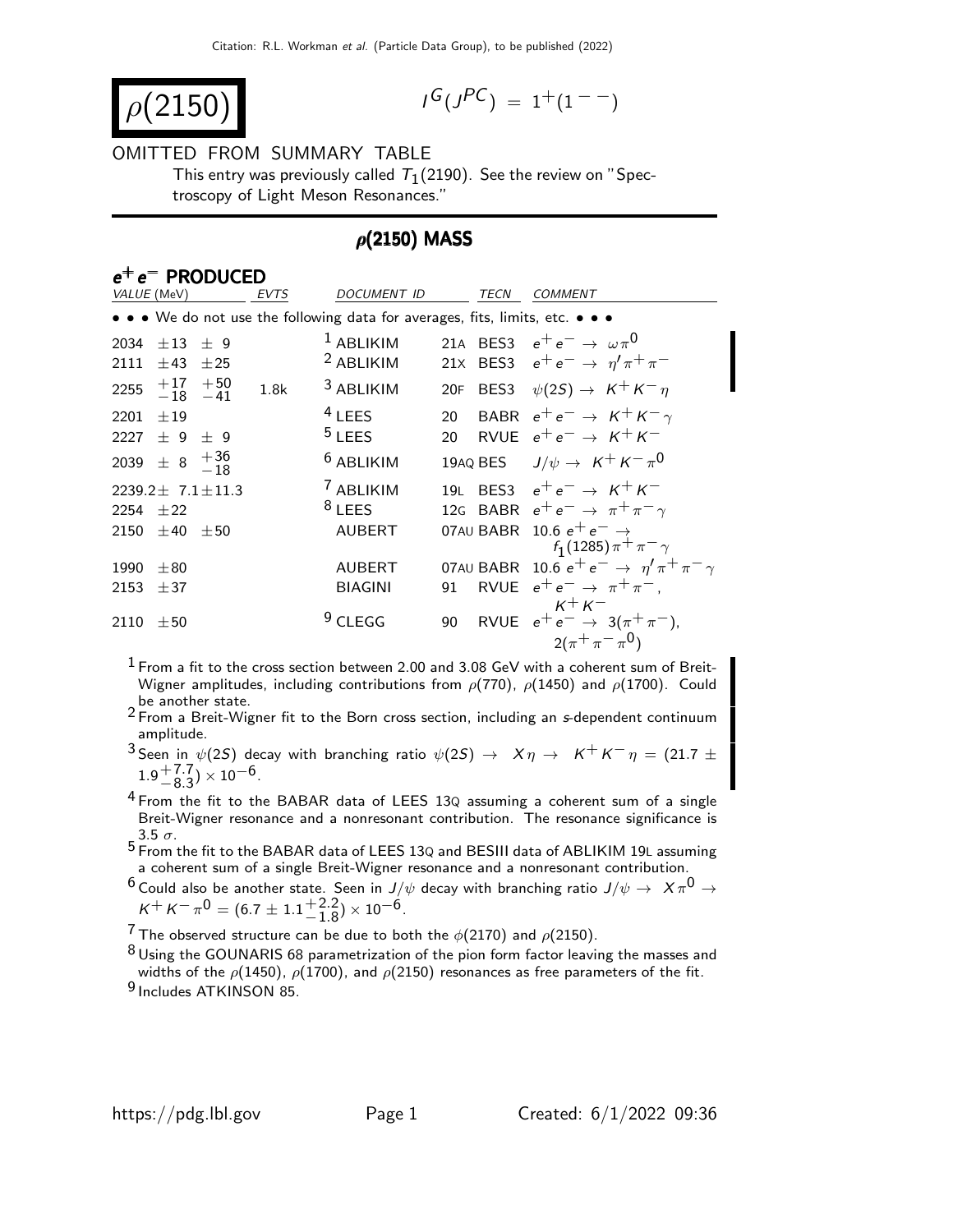| $pp \rightarrow \pi\pi$                                                                                               |                                                                                                                                                                          |            |             |                |                                                                                                                       |
|-----------------------------------------------------------------------------------------------------------------------|--------------------------------------------------------------------------------------------------------------------------------------------------------------------------|------------|-------------|----------------|-----------------------------------------------------------------------------------------------------------------------|
| VALUE (MeV)                                                                                                           |                                                                                                                                                                          |            | DOCUMENT ID | TECN           | COMMENT                                                                                                               |
| $\bullet \bullet \bullet$ We do not use the following data for averages, fits, limits, etc. $\bullet \bullet \bullet$ |                                                                                                                                                                          |            |             |                |                                                                                                                       |
| $\sim$ 2191                                                                                                           |                                                                                                                                                                          | HASAN      |             |                | 94 RVUE $\overline{p}p \rightarrow \pi \pi$                                                                           |
| $\sim$ 2070                                                                                                           |                                                                                                                                                                          | $1$ OAKDEN |             |                | 94 RVUE 0.36-1.55 $\overline{p}p \rightarrow \pi\pi$                                                                  |
| $\sim$ 2170                                                                                                           |                                                                                                                                                                          | $2$ MARTIN |             | 80B RVUE       |                                                                                                                       |
| $\sim$ 2100                                                                                                           |                                                                                                                                                                          | $2$ MARTIN | 80C RVUE    |                |                                                                                                                       |
| S-CHANNEL $\overline{N}N$                                                                                             | important but not significantly resonant.<br>$^{2}I(J^{P}) = 1(1^{-})$ from simultaneous analysis of $p\overline{p} \rightarrow \pi^{-} \pi^{+}$ and $\pi^{0} \pi^{0}$ . |            |             |                | <sup>1</sup> See however KLOET 96 who fit $\pi^+\pi^-$ only and find waves only up to $J=3$ to be                     |
| VALUE (MeV)                                                                                                           | DOCUMENT ID                                                                                                                                                              |            | TECN        | <b>COMMENT</b> |                                                                                                                       |
| • • • We do not use the following data for averages, fits, limits, etc. • • •                                         |                                                                                                                                                                          |            |             |                |                                                                                                                       |
| $2110 \pm 35$                                                                                                         |                                                                                                                                                                          |            |             |                | <sup>1</sup> ANISOVICH 02 SPEC 0.6–1.9 $p\overline{p} \rightarrow \omega \pi^0$ , $\omega \eta \pi^0$ , $\pi^+ \pi^-$ |
| $\sim$ 2190                                                                                                           | <sup>2</sup> CUTTS 78B CNTR 0.97-3 $\overline{p}p \rightarrow \overline{N}N$                                                                                             |            |             |                |                                                                                                                       |
| $2155 \pm 15$                                                                                                         | 2,3 COUPLAND 77 CNTR 0.7-2.4 $\overline{p}p \rightarrow \overline{p}p$                                                                                                   |            |             |                |                                                                                                                       |

 $2193 \pm 2$ <sup>2,4</sup> ALSPECTOR 73 CNTR  $\bar{p}p S$  channel<br><sup>5</sup> ABRAMS 70 CNTR *S* channel  $\bar{p}N$  $2190 \pm 10$  5 ABRAMS 70 CNTR *S* channel  $\overline{p}N$ 

1 From the combined analysis of ANISOVICH 00J, ANISOVICH 01D, ANISOVICH 01E, and ANISOVICH 02.<br><sup>2</sup> Isospins 0 and 1 not separated.

 $\frac{3}{1}$  From a fit to the total elastic cross section.

 $4$  Referred to as T or T region by ALSPECTOR 73.

<sup>5</sup> Seen as bump in  $I=1$  state. See also COOPER 68. PEASLEE 75 confirm  $\overline{p}p$  results of ABRAMS 70, no narrow structure.

## $\pi^- p \to \omega \pi^0 n$

| <i>VALUE</i> (MeV)                                                            | DOCUMENT ID | TECN | <i>COMMENT</i>                            |
|-------------------------------------------------------------------------------|-------------|------|-------------------------------------------|
| • • • We do not use the following data for averages, fits, limits, etc. • • • |             |      |                                           |
| $2140 \pm 30$                                                                 | ALDE        |      | 95 GAM2 38 $\pi^- p \to \omega \pi^0 n$   |
| $2170\pm30$                                                                   | AI DE       |      | 920 GAM4 100 $\pi^- p \to \omega \pi^0 n$ |
|                                                                               |             |      |                                           |

### $\rho$ (2150) WIDTH

### e<sup>+</sup> e<sup>−</sup> PRODUCED

| VALUE (MeV)                                                                   | <b>EVTS</b> | DOCUMENT ID          | TECN | <b>COMMENT</b>                                 |
|-------------------------------------------------------------------------------|-------------|----------------------|------|------------------------------------------------|
| • • • We do not use the following data for averages, fits, limits, etc. • • • |             |                      |      |                                                |
| 234 $\pm$ 30 $\pm$ 25                                                         |             | $1$ ABLIKIM          |      | 21A BES3 $e^+e^- \rightarrow \omega \pi^0$     |
| 135 $\pm$ 34 $\pm$ 30                                                         |             | <sup>2</sup> ABLIKIM |      | 21X BES3 $e^+e^- \to \eta' \pi^+ \pi^-$        |
| $460 + 54 + 160$<br>$- 48 - 90$                                               | 1.8k        | <sup>3</sup> ABLIKIM |      | 20F BES3 $\psi(2S) \rightarrow K^+ K^- \eta$   |
| $70 \pm 38$                                                                   |             | $4$ LEES             |      | 20 BABR $e^+e^- \rightarrow K^+K^-\gamma$      |
| $127 \pm 14 \pm 4$                                                            |             | $5$ LEES             |      | 20 RVUE $e^+e^- \rightarrow K^+K^-$            |
| 196 $\pm$ 23 $\frac{+}{-}$ $\frac{25}{27}$                                    |             | $6$ ABLIKIM          |      | 19AQ BES $J/\psi \rightarrow K^+ K^- \pi^0$    |
| $139.8 \pm 12.3 \pm 20.6$                                                     |             | <sup>7</sup> ABLIKIM |      | 19L BES3 $e^+e^- \rightarrow K^+K^-$           |
| $109 \pm 76$                                                                  |             | $8$ LEES             |      | 12G BABR $e^+e^- \rightarrow \pi^+\pi^-\gamma$ |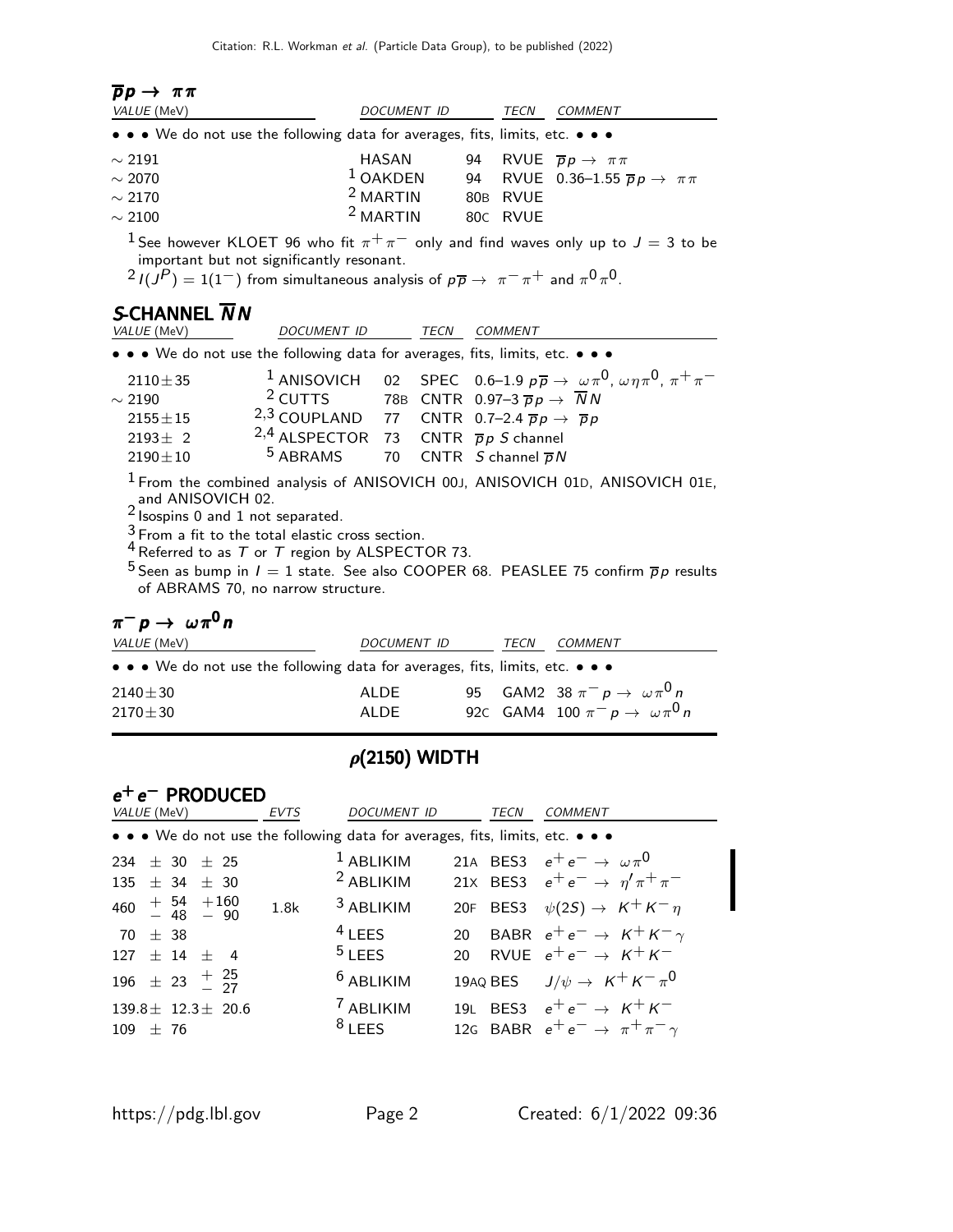| 350 $\pm$ 40 $\pm$ 50 | AUBERT  | 07AU BABR                                                            | 10.6 $e^+e^- \rightarrow$<br>$f_1(1285)\pi^+\pi^-\gamma$ |
|-----------------------|---------|----------------------------------------------------------------------|----------------------------------------------------------|
| 310 $\pm$ 140         | AUBERT  | 07AU BABR                                                            | 10.6 $e^+e^- \rightarrow$<br>$\eta'\pi^+\pi^-\gamma$     |
| 389 $\pm$ 79          | BIAGINI | 91 RVUE $e^+e^- \rightarrow \pi^+\pi^-,$<br>$K^+K^-$                 |                                                          |
| 410 $\pm$ 100         | 9 CLEGG | 90 RVUE $e^+e^- \rightarrow 3(\pi^+\pi^-)$ ,<br>$2(\pi^+\pi^-\pi^0)$ |                                                          |

 $1$  From a fit to the cross section between 2.00 and 3.08 GeV with a coherent sum of Breit-Wigner amplitudes, including contributions from  $\rho(770)$ ,  $\rho(1450)$  and  $\rho(1700)$ . Could be another state.

- <sup>2</sup> From a Breit-Wigner fit to the Born cross section, including an s-dependent continuum amplitude.
- 3 Seen in  $\psi(2S)$  decay with branching ratio  $\psi(2S) \rightarrow X \eta \rightarrow K^+ K^- \eta = (21.7 \pm 0.6 \pm 7.7)$ .  $1.9^{+7.7}_{-8.3}) \times 10^{-6}$ .
- $4$  From the fit to the BABAR data of LEES 13Q assuming a coherent sum of a single Breit-Wigner resonance and a nonresonant contribution. The resonance significance is  $3.5 \sigma$ .
- 5 From the fit to the BABAR data of LEES 13<sup>Q</sup> and BESIII data of ABLIKIM 19<sup>L</sup> assuming a coherent sum of a single Breit-Wigner resonance and a nonresonant contribution.
- $^6$  Could also be another state. Seen in  $J/\psi$  decay with branching ratio  $J/\psi\rightarrow~\,{\mathsf{X}}\,\pi^0\rightarrow\,$  $K^+ K^- \pi^0 = (6.7 \pm 1.1^{+2.2}_{-1.8}) \times 10^{-6}.$

<sup>7</sup> The observed structure can be due to both the  $\phi(2170)$  and  $\rho(2150)$ .

 $^8$ Using the GOUNARIS 68 parametrization of the pion form factor leaving the masses and widths of the  $\rho(1450)$ ,  $\rho(1700)$ , and  $\rho(2150)$  resonances as free parameters of the fit.

9 Includes ATKINSON 85.

#### $\overline{p}p \rightarrow \pi \pi$

| <i>VALUE</i> (MeV) | DOCUMENT ID                                                                                                           | TECN     | COMMENT                                              |
|--------------------|-----------------------------------------------------------------------------------------------------------------------|----------|------------------------------------------------------|
|                    | $\bullet \bullet \bullet$ We do not use the following data for averages, fits, limits, etc. $\bullet \bullet \bullet$ |          |                                                      |
| $\sim$ 296         | HASAN                                                                                                                 |          | 94 RVUE $\overline{p}p \to \pi\pi$                   |
| $\sim$ 40          | $1$ OAKDEN                                                                                                            |          | 94 RVUE 0.36-1.55 $\overline{p}p \rightarrow \pi\pi$ |
| $\sim$ 250         | <sup>2</sup> MARTIN                                                                                                   | 80B RVUE |                                                      |
| $\sim 200$         | <sup>2</sup> MARTIN                                                                                                   | 80C RVUE |                                                      |
|                    |                                                                                                                       |          |                                                      |

<sup>1</sup> See however KLOET 96 who fit  $\pi^{+}\pi^{-}$  only and find waves only up to  $J = 3$  to be important but not significantly resonant.

 $2 I(J^P) = 1(1^-)$  from simultaneous analysis of  $p\overline{p} \rightarrow \pi^- \pi^+$  and  $\pi^0 \pi^0$ .

#### S-CHANNEL  $\overline{N}N$

| <i>VALUE</i> (MeV) | <i>DOCUMENT ID</i>                                                                | TECN | COMMENT |                                                                                                                       |
|--------------------|-----------------------------------------------------------------------------------|------|---------|-----------------------------------------------------------------------------------------------------------------------|
|                    | • • • We do not use the following data for averages, fits, limits, etc. • • •     |      |         |                                                                                                                       |
| $230 + 50$         |                                                                                   |      |         | <sup>1</sup> ANISOVICH 02 SPEC 0.6–1.9 $p\overline{p} \rightarrow \omega \pi^0$ , $\omega \eta \pi^0$ , $\pi^+ \pi^-$ |
| $135 \pm 75$       | <sup>2,3</sup> COUPLAND 77 CNTR 0.7-2.4 $\overline{p}p \rightarrow \overline{p}p$ |      |         |                                                                                                                       |
| $98 \pm 8$         | <sup>3</sup> ALSPECTOR 73 CNTR $\bar{p}p S$ channel                               |      |         |                                                                                                                       |
| $\sim 85$          | <sup>4</sup> ABRAMS 70 CNTR <i>S</i> channel $\overline{p}N$                      |      |         |                                                                                                                       |
|                    |                                                                                   |      |         |                                                                                                                       |

<sup>1</sup> From the combined analysis of ANISOVICH 00J, ANISOVICH 01D, ANISOVICH 01E, and ANISOVICH 02.<br><sup>2</sup> From a fit to the total elastic cross section.

- 3 Isospins 0 and 1 not separated.
- <sup>4</sup> Seen as bump in  $I = 1$  state. See also COOPER 68. PEASLEE 75 confirm  $\overline{p}p$  results of ABRAMS 70, no narrow structure.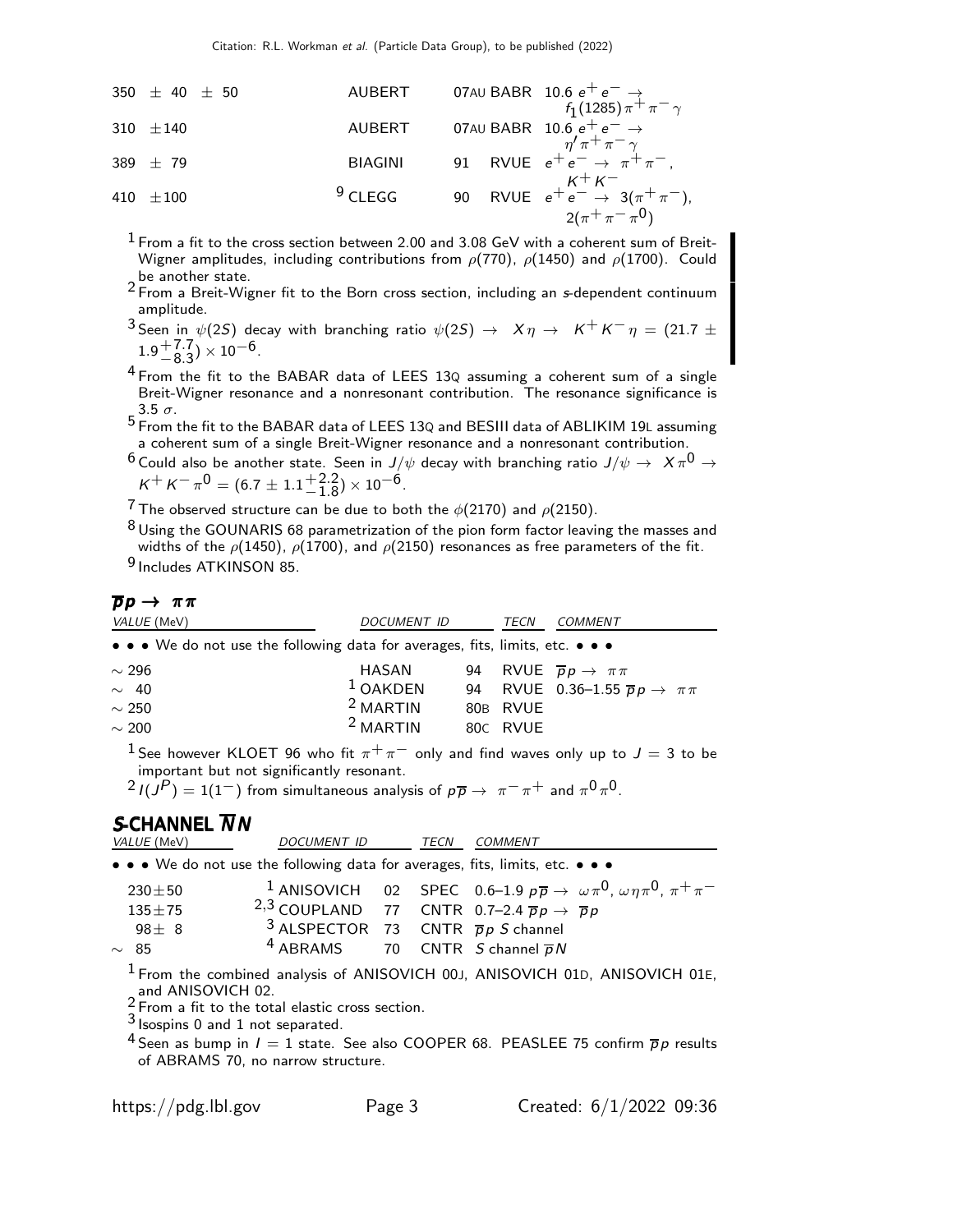| $\pi^- p \to \omega \pi^0 n$                                                  |                    |      |                                               |
|-------------------------------------------------------------------------------|--------------------|------|-----------------------------------------------|
| <i>VALUE</i> (MeV)                                                            | <i>DOCUMENT ID</i> | TECN | COMMENT                                       |
| • • • We do not use the following data for averages, fits, limits, etc. • • • |                    |      |                                               |
| $320 \pm 70$                                                                  | ALDE               |      | 95 GAM2 38 $\pi^- p \to \omega \pi^0 n$       |
| $\sim$ 300                                                                    | AI DE              |      | 92C GAM4 100 $\pi^{-} p \to \omega \pi^{0} n$ |

## $\rho$ (2150) DECAY MODES

|               | Mode                               | Fraction $(\Gamma_i/\Gamma)$ |
|---------------|------------------------------------|------------------------------|
| $\Gamma_1$    | $e^+e^-$                           |                              |
| $\Gamma_2$    | $\pi^+\pi^-$                       | seen                         |
|               | $\Gamma_3$ $K^+K^-$                | seen                         |
|               | $\Gamma_4$ 3( $\pi^+\pi^-$ )       | seen                         |
|               | $\Gamma_5$ 2( $\pi^+\pi^-\pi^0$ )  | seen                         |
|               | $\Gamma_6$ $\eta' \pi^+ \pi^-$     | seen                         |
|               | $\Gamma_7$ $f_1(1285)\pi^+\pi^-$   | seen                         |
| $\Gamma_8$    | $\omega\,\pi^{\mathsf{0}}$         | seen                         |
|               | $\Gamma_9 \quad \omega \pi^0 \eta$ | seen                         |
| $\Gamma_{10}$ | $p\overline{p}$                    |                              |

## $\rho(2150)$   $\Gamma(i)\Gamma(e^+e^-)/\Gamma(\text{total})$

| $\Gamma(\omega \pi^0) \times \Gamma(e^+e^-)/\Gamma_{\text{total}}$                                                            |                                                                                   |                                                                      |                |                                            | $\Gamma_8 \Gamma_1 / \Gamma_1$           |
|-------------------------------------------------------------------------------------------------------------------------------|-----------------------------------------------------------------------------------|----------------------------------------------------------------------|----------------|--------------------------------------------|------------------------------------------|
| VALUE (eV)                                                                                                                    |                                                                                   | <i>DOCUMENT ID</i>                                                   |                | TECN COMMENT                               |                                          |
| $\bullet \bullet \bullet$ We do not use the following data for averages, fits, limits, etc. $\bullet \bullet \bullet$         |                                                                                   |                                                                      |                |                                            |                                          |
| $34 \pm 11 \pm 16$                                                                                                            |                                                                                   | ABLIKIM                                                              |                | 21A BES3 $e^+e^- \rightarrow \omega \pi^0$ |                                          |
| $\Gamma(\eta'\pi^+\pi^-) \times \Gamma(e^+e^-)/\Gamma_{\text{total}}$                                                         |                                                                                   |                                                                      |                |                                            | $\Gamma_6\Gamma_1/\Gamma$                |
| VALUE (eV)                                                                                                                    |                                                                                   | DOCUMENT ID                                                          | TECN           | <b>COMMENT</b>                             |                                          |
| $\bullet$ $\bullet$ $\bullet$ We do not use the following data for averages, fits, limits, etc. $\bullet$ $\bullet$ $\bullet$ |                                                                                   |                                                                      |                |                                            |                                          |
| $23.3 \pm 5.3 \pm 3.3$                                                                                                        |                                                                                   | <sup>1</sup> ABLIKIM 21X BES3 $e^+e^- \rightarrow \eta' \pi^+ \pi^-$ |                |                                            |                                          |
| $1$ From a Breit-Wigner fit to the Born cross section interfering constructively with the                                     | continuum. For destructive interference the value is $0.64 \pm 0.49 \pm 0.42$ eV. |                                                                      |                |                                            |                                          |
|                                                                                                                               | $\rho(2150) \Gamma(i) \Gamma(e^+e^-)/\Gamma^2$ (total)                            |                                                                      |                |                                            |                                          |
| $\Gamma(f_1(1285)\pi^+\pi^-)/\Gamma_{\text{total}} \times \Gamma(e^+e^-)/\Gamma_{\text{total}}$                               |                                                                                   |                                                                      |                |                                            | $\Gamma_7/\Gamma \times \Gamma_1/\Gamma$ |
| $VALUE$ (units $10^{-7}$ ) DOCUMENT ID TECN                                                                                   |                                                                                   |                                                                      | <b>COMMENT</b> |                                            |                                          |
| $3.1 \pm 0.6 \pm 0.5$                                                                                                         | 1 AUBERT 07AU BABR 10.6 $e^+e^- \rightarrow f_1(1285)\pi^+\pi^-\gamma$            |                                                                      |                |                                            |                                          |
| $1$ Calculated by us from the reported value of cross section at the peak.                                                    |                                                                                   |                                                                      |                |                                            |                                          |